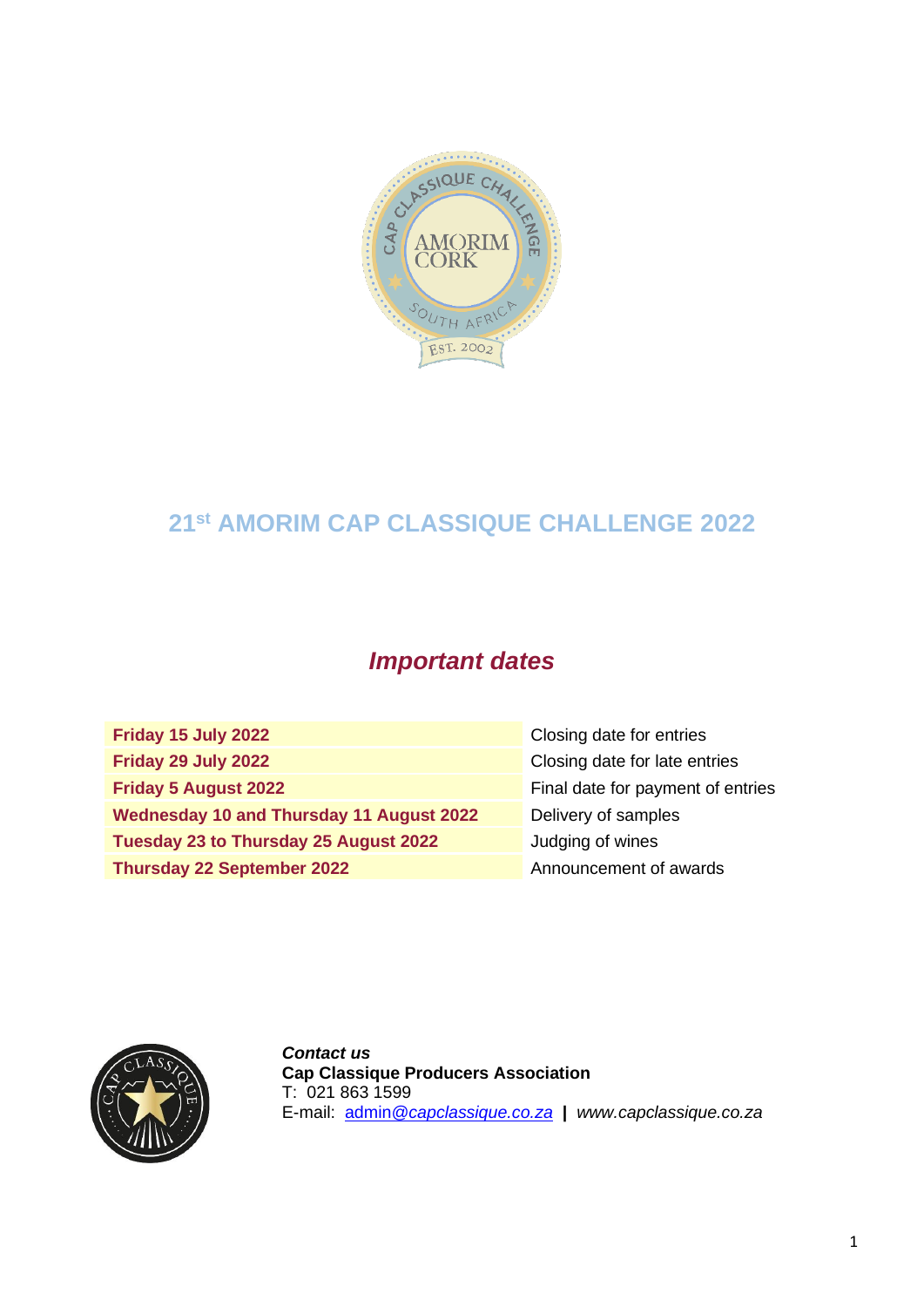## **RULES & REGULATIONS**

#### **1 ENTRIES**

*Entry is not limited to members of the Cap Classique Producers Association.*

- 1.1 Entries close at **16:00 on Friday 15 July 2022.**
- 1.2 Late entries will be accepted until **12:00 on Friday 29 July 2022 at an increased cost** (see point 2).
- 1.3 Completed entry forms must be submitted to the Cap Classique Association, for attention Surita van der Westhuyzen, before or on the closing date. *(NOTE: Keep a copy for your records.)* E-MAIL: [entries@capclassique.co.za](mailto:entries@capclassique.co.za)
- 1.4 Each entry form must be accompanied by:
	- WSR2A and WSR4A documents with analyses of each wine entered the appropriate class number must be indicated on the WSR2A and WSR4A where applicable

### **2 ENTRY FEES**

- 2.1 Entries before or on 15 July 2022<br>Members: R750.
	- Members: R750.00 per entry (Membership fees must be paid by entry date)
	- Non-members: R1 750.00 per entry.
- 2.2 Late entries after 15 July and before or on 29 July 2022
	- Members: R1 500 per entry (Membership fees must be paid by entry date)
	- Non-members: R2 500.00 per entry
- 2.3 The entry fee is payable on receipt of invoice. (MCC is not registered for VAT)
	- Entries for which no payment has been made by 5 August 2022, will be disqualified.
		- The entry fee is under no circumstances refundable.

#### **3 WINE SAMPLES**

- 3.1 Six (6) each of 750ml or 1,5 litres magnum bottles and twelve (12) x 375ml bottles are needed for judging.
- 3.2 Each wine entered (quantity as above), will only be accepted on **Wednesday 10 August 2022 and Thursday 11 August 2022** from **08:00 to 16:00 at** the Elpro Store, **12D Louws Avenue**, Southern Paarl. Late submission of wines will not be accepted.

#### **4 RULES OF THE COMPETITION**

- 4.1 Wines **must be certified** to enter for the competition
- 4.2 Entries may be of any variety, or any combination of different varieties, provided that they are bottle fermented and qualify as Cap Classique.
- 4.3 Entries may be from the **2021** or previous vintages, or blends of various vintages vintage dated or non-vintage (NV) wines.
- 4.4 Producers must be able to **validate the minimum yeast contact time of 9 months** for 2021 Vintage entries.

#### **4.5 Class/Style**

| <b>CLASS</b>   | <b>STYLE</b>                                                                                                     |
|----------------|------------------------------------------------------------------------------------------------------------------|
| 1.             | Blanc de Blancs – any white single cultivar or blend of one or more white cultivars (Sugar less than 12g/l)      |
|                | with time on the lees less than 30 months                                                                        |
| $\overline{2}$ | Blanc de Blancs – any white single cultivar or blend of one or more white cultivars (Sugar less than 12g/l)      |
|                | with time on the lees more than 30 months<br>$\bullet$                                                           |
| 3              | Brut Blends (Sugar less than 12g/l)                                                                              |
|                | with time on the lees less than 30 months<br>٠                                                                   |
| 4              | Brut Blends (Sugar less than 12g/l)                                                                              |
|                | with time on the lees more than 30 months<br>$\bullet$                                                           |
| 5              | Rosé including Blanc de Noir – must be certified as Rosé/Blanc de Noir (Sugar less than 12g/l)                   |
|                | with time on the lees less than 30 months<br>$\bullet$                                                           |
| 6              | Rosé including Blanc de Noir – must be certified as Rosé/Blanc de Noir (Sugar less than 12g/l)                   |
|                | with time on the lees more than 30 months<br>$\bullet$                                                           |
|                | Nectar - Any Blend, white and red cultivars (Sugar minimum of 17 grams per litre and maximum 50 grams per litre. |
| 8              | Extended Aging Class - Any wine from the 2015 Vintage and older (7 years and older) (Sugar less than 12g/l)      |